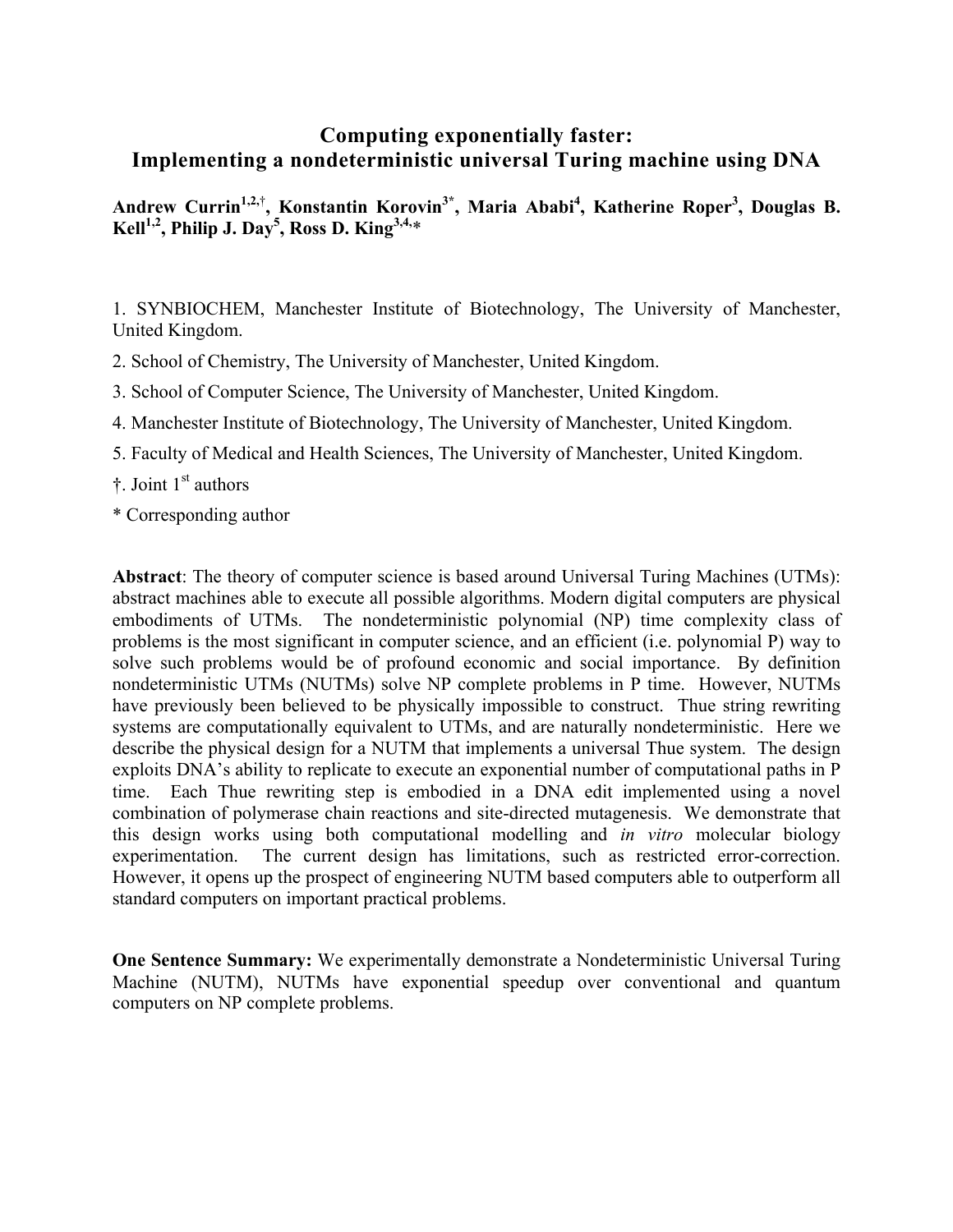# **Introduction**

Universal Turing machines (UTMs) form the theoretical foundation of computer science (*1-13*): the *Church-Turing thesis* states that UTMs exactly define the concept of an algorithm - effective calculability. UTMs also play a fundamental role in science: the *Church-Turing principle* states that they are sufficient to simulate perfectly all physically realisable systems (*5,6,8*).

UTMs are an abstract mathematical concept, but the language that describes them begs a physical interpretation. Digital electronic computers physically embody UTMs, but differ from them in that they have bounded memory, may only run for a bounded amount of time, make errors, etc. (*9*). This tension between physical and abstract machines is at the heart of computer science.

The theory of computability investigates which problems a UTM can solve using unbounded space and time (*1-4,11-12*). The related theory of computational complexity investigates how much time and space are needed to solve particular problem classes (*2,4,11-15*). The complexity of an algorithm is its asymptotic worst-case use of a resource (space, time) as a function of the size of its input. A major conclusion of complexity theory is the 'feasibility thesis': that a natural problem has an efficient algorithm if and only if it has a polynomial-time (P) algorithm  $(2,11,12,15)$  (Fig. 1a). A function f: I  $\rightarrow$  I is in the class P if there is an algorithm computing f and positive constants A, k, such that for every n and every  $|x| \le n$  the algorithm computes  $f(x)$  in at most  $An^k$  steps.

The most significant concept in complexity theory is the class of nondeterministic polynomial time (NP) problems. Informally this is the class of decision problems where the *solution* can be verified in P time, i.e. membership propositions have short efficiently verifiable proofs  $(2,11,12,14-17)$ . More formally a decision problem C is in the class NP if there is a function  $V_c$  $\in$  P and a constant k such that:

- If  $x \in C$  then  $\exists y$  with  $|y| \leq |x|^k$  and  $V_c(x, y) = 1$
- If  $x \notin C$  then  $\forall y$  we have  $V_c(x, y) = 0$

A sequence *y* which 'convinces'  $V_c$  that  $x \in C$  is often called a 'witness' or 'certificate' (17). Integer factorisation is an NP problem, for given an integer in its decimal representation its prime factors can be *verified* in P time (quadratic -  $O(n^2)$  using schoolbook long multiplication), but there is no known P time algorithm to *find* an integer's prime factors. Many of the most important practical computational problems belong to the NP class, e.g. graph isomorphism, Boolean satisfiability, travelling salesman, graph colouring, etc. NP complete problems are the most difficult in NP, and all NP problems can be reduced to them in P time (*2,4,11,12,14,15*). This means that if you can solve any type of NP complete problem in P time then you can solve all NP problems in P time.

The NP class is commonly believed to be a strict superset of P, i.e.  $P \ne NP$ ; as it would seem generally harder to find a solution to a problem than to verify a correct solution (Fig. 1b). However this has never been proved, and the  $P = NP$  question is the arguably the most important open problem in mathematics (*11,15,18*). The problem is also of immense practical importance, for if  $P = NP$  it would essentially solve mathematics and transform science/engineering, but also have devastating consequences for activities that depend on cryptography for security, such as the banking system, the Internet, etc. (*13,15,18*)*.*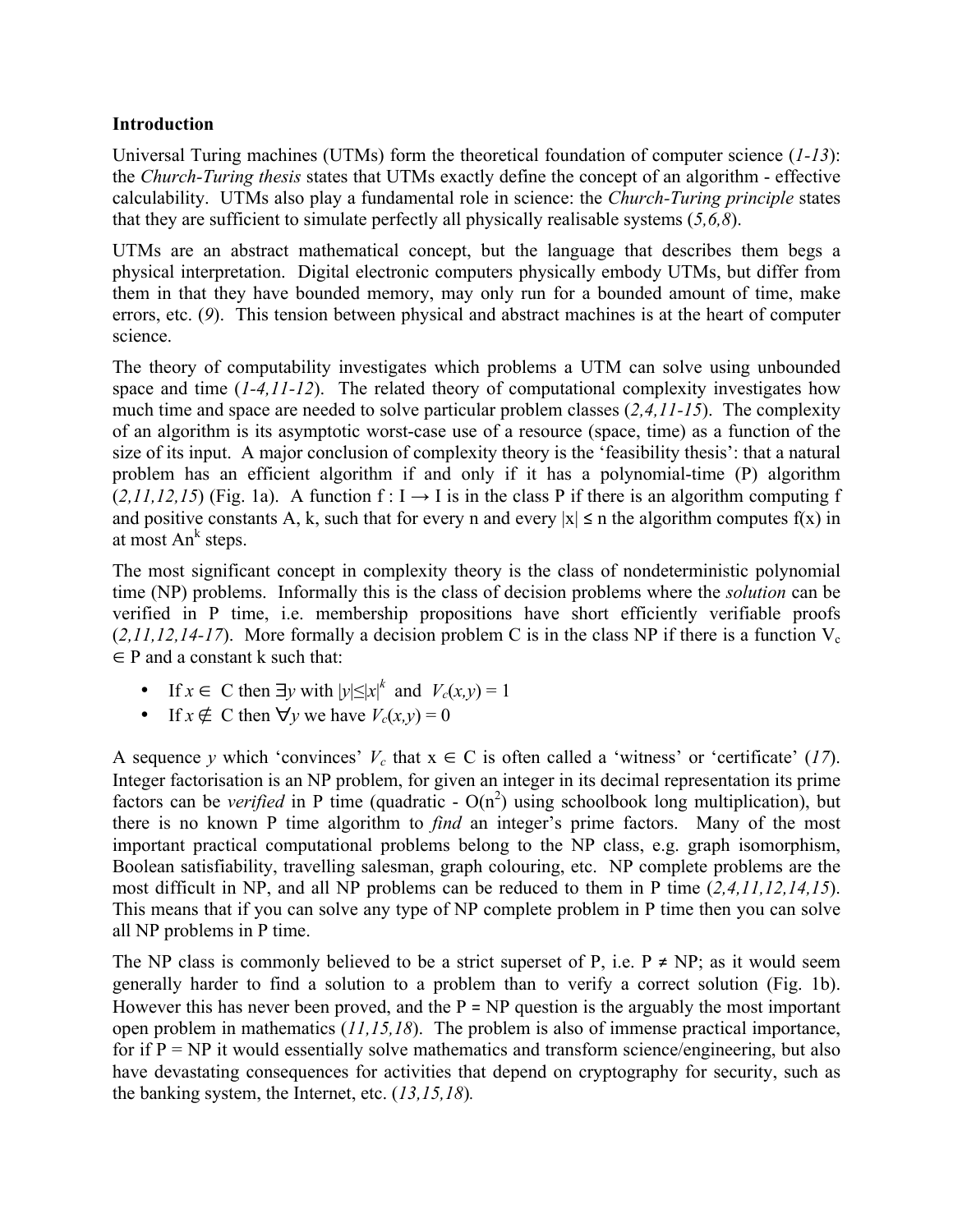It is important to distinguish the mathematical problem of the truth or falsehood of the proposition 'P = NP', and the practical problem of solving NP problems in P time (*9*). A mathematical problem is constrained by a given set of axioms and proof methods, whereas all possible physical means may be used to solve a practical problem. In this paper we do not address the P = NP mathematical problem, but instead present the physical design for a computer that has an exponential speedup over conventional and quantum computers on NP complete problems.

# **Design of a Nondeterministic Universal Turing Machine (NUTM)**

The state of a UTM is defined by a tuple of symbols (*1,3*). In a standard (deterministic) UTM computation is a 1:1 relation that takes an input state to an output state, with computing halting if an accepting state is reached. A nondeterministic UTM (NUTM) differs from a UTM in that from one input state there may be multiple output states, i.e. computing is a 1:n relation (*2,3*). A now old-fashioned, but insightful, way to define the NP class is through the use of nondeterministic UTMs (NUTMs): the NP class it is the set of problems that a NUTM can solve in P time:  $NP = \bigcup_{k \in \mathbb{N}} NTIME(n^k)$  (2).

The most common interpretation of how a NUTM solves a NP problem in P time is through *serendipity* (7,10,11): in each state it correctly guesses which of the output states to choose so as to reach the accepting state most quickly. Clearly this interpretation precludes the possibility of a physical NUTM, and one reads that they are 'magical' (*7*), 'hypothetical' (*10*), 'fictitious' (*11*), etc. Our alternative *replicative* interpretation is that a NUTM is a UTM that can reproduce itself, and thereby follow all computational paths in parallel, with the computation ending when one path reaches the accepting state. Such a machine is physically implementable.

We use a Thue rewriting system to implement a NUTM. Thue systems are a model of computation with equivalent power to Turing Machines (*2,3,19-22*). Formally a Thue system is the presentation of a monoid (19). Informally a Thue system is a set of rules of the form  $w \leftrightarrow u$ where *w, u* are strings in a finite alphabet of symbols. A string e.g. *v w v'* can be rewritten by the rule above to give *v u v'*. The application of a Thue rule to a string therefore produces a new string – equivalent to change of state in a UTM (Fig. 2a). The starting-state (program) is a specific string, as is the accepting-state. The execution of a Thue program consists of repeated application of Thue rewrite rules until an accepting state is produced (Fig. 2b). It is possible to translate any Turing machine into a Thue system, and vice-versa (*3,19*). The order and position of application of Thue rules is naturally nondeterministic: multiple Thue rules may be applied to a string, and individual Thue rules may be applied to multiple positions in a string (Fig. 2b). We implement the Thue system shown in (Fig. 2a), which is universal, i.e. it has undecidable (word) problems (*6,19-23*).

We use DNA computing to implement a Thue NUTM (Fig. 3a). The goal of building a molecular scale UTM has been pursued for over fifty years (*24*), with the most common molecule suggested being DNA (*24-30*), but proteins has also been proposed (*31*). DNA is an excellent medium for information processing and storage (*29,30*). It is very stable, as the sequencing of ancient DNA demonstrates. It can also reliably be copied, and many genes have remained virtually unchanged for billions of years. The foundational work on DNA computing was that of Leonard Adleman (*25*). He demonstrated the solution of a seven-point Hamiltonian path (a NP-complete problem) by generating a set of random DNA sequences (possible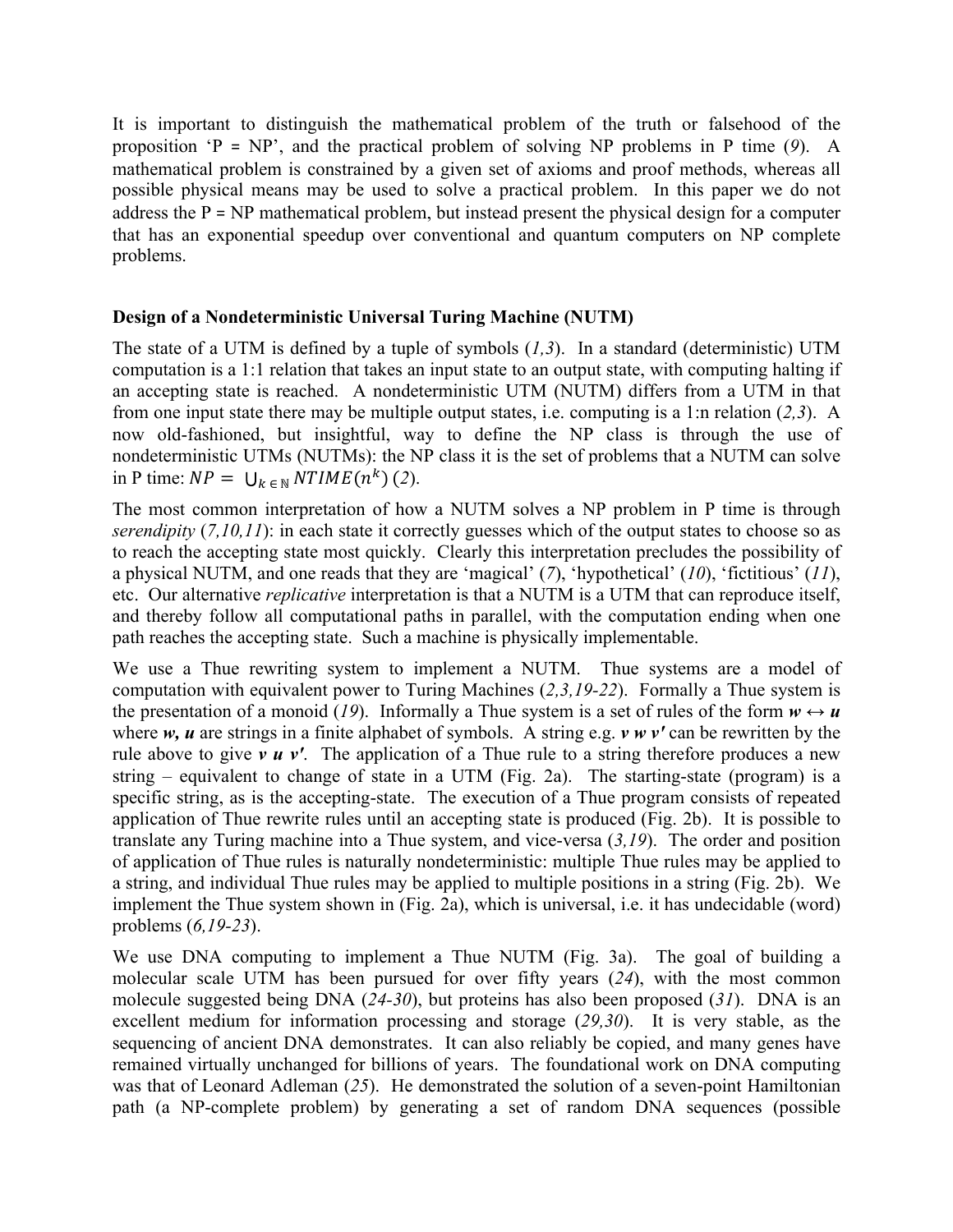solutions), and selecting a solution from the set. Our work is an advance on this and all other work on molecular computing as we present the first physically demonstrated molecular UTM design, which means that there is no need for hardware redesign for different problems.

### **Implementation of a DNA NUTM**

In our NUTM starting-states (programs) and accepting states (read-outs) are sequences of DNA that encode strings of Thue symbols (Fig. 3b). The physical architecture of the computer, with a mixing chamber, and editing chambers for each for different Thue rule/direction, ensures that every Thue rule is applied to every NUTM state (Fig. 2c). To physically implement each Thue rewrite rules we use a novel combination of Polymerase Chain Reactions (PCR) to copy state, and site directed mutagenesis (SDM) to change state (*26*). This approach ensures that all possible applications of a Thue rule are made.

The mechanism of the NUTM depends on the specificity of molecular binding – as do living organisms. The Boltzmann distribution  $F(state) \propto e^{\frac{-E}{kT}}$  determines the frequency of molecular states of differing energies (E): higher energy states are exponentially less likely to occur than lower energy ones. The energy of DNA binding depends on sequence similarity (*32,33*), so the probability of undesirable DNA bindings can be made exponentially less likely through sequence design - although this is constrained by upper-limits on the temperature of DNA duplexes, etc.

To write programs (initial states) we use DNA synthesis technology. Accepting-states are specific sequences of DNA that contain identifying certificates, and corresponding answers to the computation. We require that the accepting states be recognised from among a potential exponential number of other states generated by the NUTM (Fig. 2b). This is feasible thanks to the Boltzmann distribution of binding energies, and because PCRs enable an exponential amount of complementary sequences to be produced in linear time. In our development work we read out accepting states directly using DNA sequencing. Other techniques are applicable, for example labelled complementary sequence to first identify the certificate, then sequencing to determine the result of the computation.

It is helpful to divide the task of applying a single Thue rule/direction into two steps: recognition, and rewriting. This separates the more thermodynamically challenging step of recognition, from the technically more complex step of rewriting. In rule recognition all antecedent strings of a given Thue rule are identified from among arbitrary complex strings of Thue symbols, and marked with a 'clamp' sequence. This clamp sequence is designed to be distinct from any DNA sequence encoded by Thue symbols, and thereby provide the specificity of binding required for rewriting. To insert the clamp sequence we use DNA oligonucleotide primers: these have at their 3' terminus a recognition sequence (the reverse complement of the antecedent of the rewrite rule), and at their 5' end the clamp sequence. The PCR products from these primers encode the clamp sequence adjacent to the target symbol sequence. This type of insertion procedure is a well-established site-directed mutagenesis technique (SDM) (*34,35*).

We have established *in vitro* that this recognition procedure works reliably. We have shown that we can recognise specific symbol string combinations and insert clamp sequences adjacent to them (**ec**, **ce**, **ae**, **ba**) in a Thue program (DNA template) containing multiple symbol combinations (Fig. 4). For the cases of **ec**, **ce**, **ae**, as expected, only one molecular weight (MW) band was produced. Sequencing demonstrated that the correct rule antecedent strings were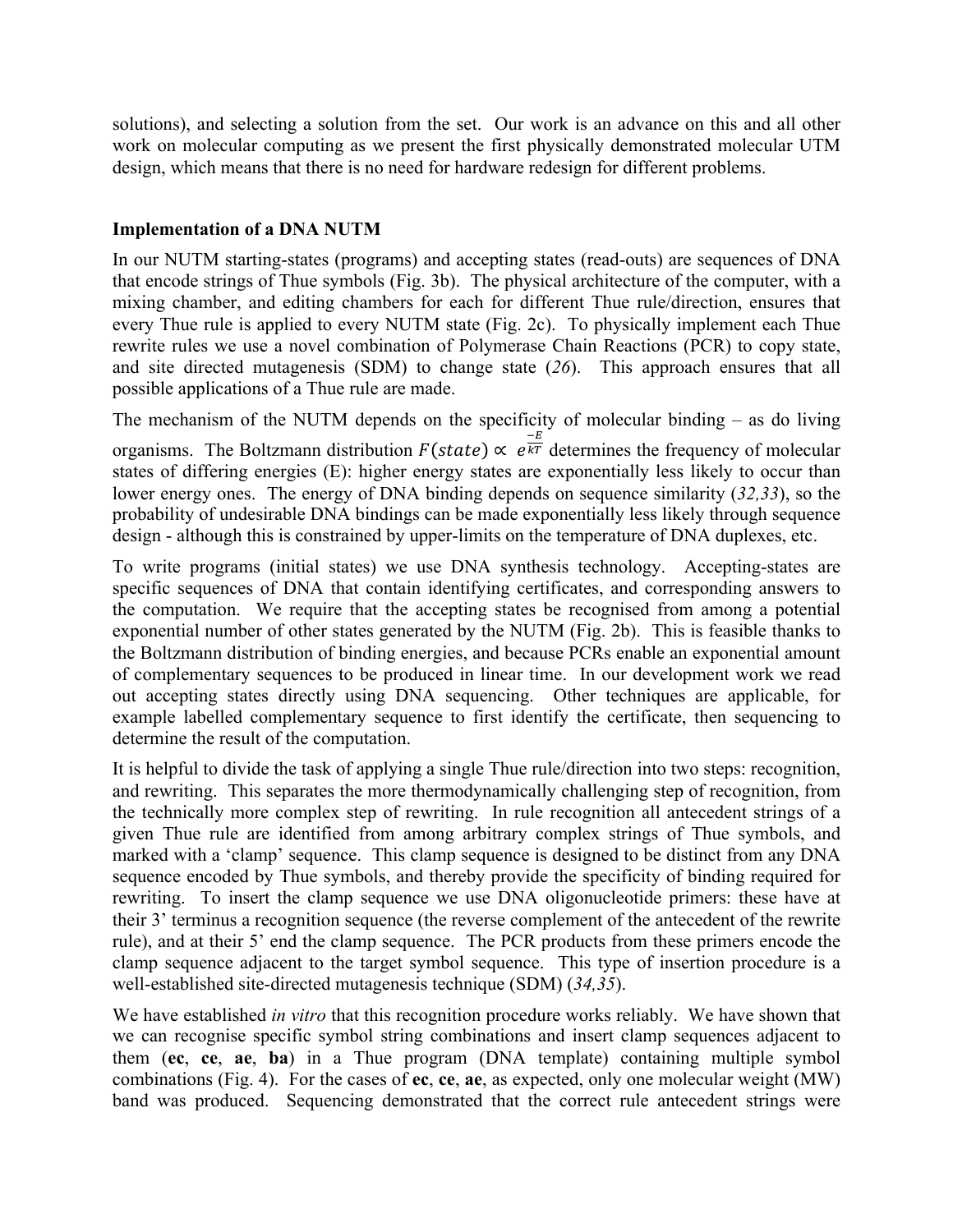identified, i.e. with the clamp sequence inserted at their 5' ends. For the **ba** symbol string, which occurs twice in the Thue program, as expected, we detected two different MW bands, and sequencing revealed that both possible rule antecedent strings were correctly identified (Fig. 4). This demonstrates nondeterministic rule recognition.

It would have been prohibitively expensive and time-consuming to physically demonstrate recognition against a background of all possible mismatching strings. We therefore applied computational modelling to demonstrate the specificity of recognition. The Gibbs free energy (G) of the hybridisation of DNA sequences to each other can be modelled with good accuracy (*32*). To calculate these estimates we used the UNAFold software (*33*). For each rewrite rule plus clamp we computationally verified that the binding that perfectly matches the rule antecedent sequence is energetically favourable (lower  $\Delta G$ ) compared to binding with any other possible string of Thue mismatching symbols (see Supplementary material). This modelling approach is conservative as it is not generally the case for a Thue program that all Thue symbol strings may be produced, and because PCR depends on 3' binding, so the contribution of the 5' clamp is relatively unimportant.

We use SDM to make the changes of state required to implement Thue rewriting rules. As it is difficult to directly implement the complex DNA editing required for the universal Thue rules, we decomposed the rules into basic operations that can be directly implemented (see Supplementary material). These basic operations can then be arranged in different ways ('microprograms') to execute arbitrary complex Thue rules, and hence a variety of representations of an NUTM. The microprograms use a combination of symmetric and asymmetric PCRs to support the repeated targeting of multiple positions simultaneously (*36,37*). In physical terms the basic operations are DNA hydbridisations, where the new sequence (encoded by a DNA primer) mismatches and binds with an existing template, with the products of the reaction encoding the new sequence.

All the microprograms follow a similar schema: a series of mismatching symmetric and asymmetric PCR operations that implement the designed DNA sequence changes. Each PCR operation generates a specific intermediate sequence that is either used as a template or megaprimer for subsequent operations. In all the microprograms the first operation is insertion of the clamp. The second operation is change of the spacer sequence from **s** to **s'**, which serves to further mark the position of rewriting and strengthen the binding of mismatching primers. (In our current *in vitro* implementation clamp insertion and spacer change are combined.) DNA edits (insertions/deletions/swaps) are first made using symmetric PCRs to generate doublestranded DNA products (using the corresponding **end** (reverse) primer) - the edits being made to the truncated clamped sequence. Asymmetric PCRs are then used to generate megaprimers (single-stranded DNA product) that retain the required sequence changes, but have the clamp removed. Finally the megaprimers are used to introduce the edits into the full-length DNA sequence - using the megaprimer and corresponding **start** (forward) primer.

There are three types of Thue rewriting edits: transpositions, insertions, and deletions (Fig. 2a). To demonstrate that our SDM method is sufficient to implement transpositions we used as examples the microprograms:  $ce \rightarrow ec$  (Fig. 5a), and  $ec \rightarrow ce$  *(see Supplementary material)*; for both microprograms we show the *in vitro* PCR steps, and the experimental evidence for the correct transformations. The universal Thue rules 1-4 require such transpositions (Fig. 2a).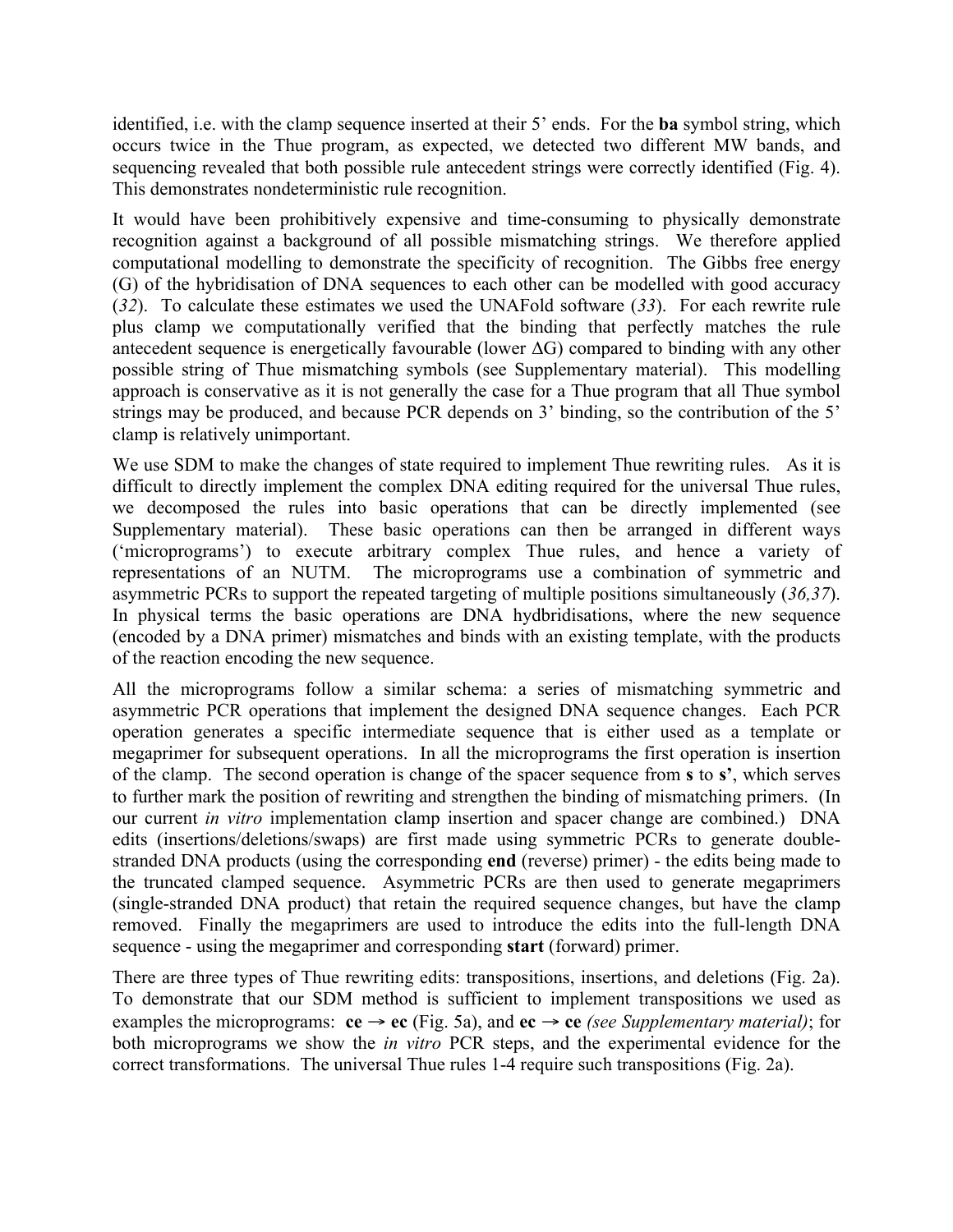To demonstrate insertions we used the microprogram  $ec \rightarrow eca$  (Fig. 5b), and for deletions the microprogram  $cea \rightarrow ce$  (Fig. 5c). The universal Thue rule 7 requires such insertions and deletions (Fig. 2a). Insertion/deletion edits require that the hybridised DNA 'loops', either in the template (for deletion), or the primer (for insertion). In all the microprograms the most difficult case occurs when there are repeats of the Thue symbol to be swapped/inserted/deleted, as the primer and template could hybridise in an incorrect conformation. To overcome this a noncoding symbol (**x** or **z)** is inserted first which is then changed to its new symbol combination.

The most complex universal Thue rules are  $5 \& 6$ , as these involve transpositions, insertions, and deletions (Fig. 2a). To demonstrate that this form of universal rule can be implemented using our methodology we used as an example rule 5: **ce** ↔ **eca** (*see Supplementary material*). This rule can be implemented by integrating and adapting the above microprograms:  $ce \rightarrow ec \rightarrow eca$ ; **eca** → **cea** → **ce** into a singe workflow. Taken together these results demonstrate that all the Thue rules required for a NUTM can be physically implemented using DNA mutagenesis.

### **Discussion**

DNA computing trades space for time: 'there's plenty of room at the bottom (*24*). This gives it potential advantages in speed, energy efficiency and information storage over electronics (25,29,30,38): the number of operations for a desktop DNA computer could plausibly be  $\sim 10^{20}$ s  $(-10^3)$  times faster than the fastest current super-computer); it could execute  $-2 \times 10^{19}$  operations per Joule  $(\sim 10^{10}$  more than current computers); and utilise memory with an information density of  $\sim$ 1 bit per nm<sup>3</sup> ( $\sim$ 10<sup>12</sup> more dense than current memory). These advantages mean that it is feasible that a DNA NUTM based computer could outperform all standard computers on significant practical problems (*39*).

Our design for a NUTM physically embodies an abstract NUTM. Due to noise the correspondence between a NUTM and its DNA implementations is less good than that between UTMs and electronic computers. Although noise was a serious problem in the early days of electronic computers (*40*), it has now essentially been solved. Compared to Quantum Computers (QCs) noise is far less a problem for DNA NUTM (*29,30*) as there are multiple well established ways to control it, e.g. use of restriction enzymes/CRISPR to eliminate DNA sequences that do not encode symbols, use of error-correcting codes, repetition of computations, amplification of desired sequences, etc. Most significantly, when a NP problem is putatively solved the answer can be efficiently checked using an electronic computer in P time.

A major motivation for this work is to engineer a general-purpose way of controlling cells. The natural way cells are controlled is a very complex combination of DNA, RNA, protein, and small-molecule interactions (supplemented by epigenetics, etc.) with multilevel control implemented through specific chemical interactions. This makes cells very difficult to reprogram. Synthetic biology has sought to control cells through the design of simple switches, circuits, etc. and has some notable successes (e.g. (*41*)). However, we argue that a more radical and general approach is required: a DNA UTM. This would in principle enable arbitrary biological processes to be programmed and executed. The UTM could receive biological signals from the environment through interaction with transcription factors, etc. It could also use as effectors RNA/proteins generated using special sequences and RNA polymerase, etc. Our current *in vitro* implementation of a NUTM is not suitable for this. However, it would seem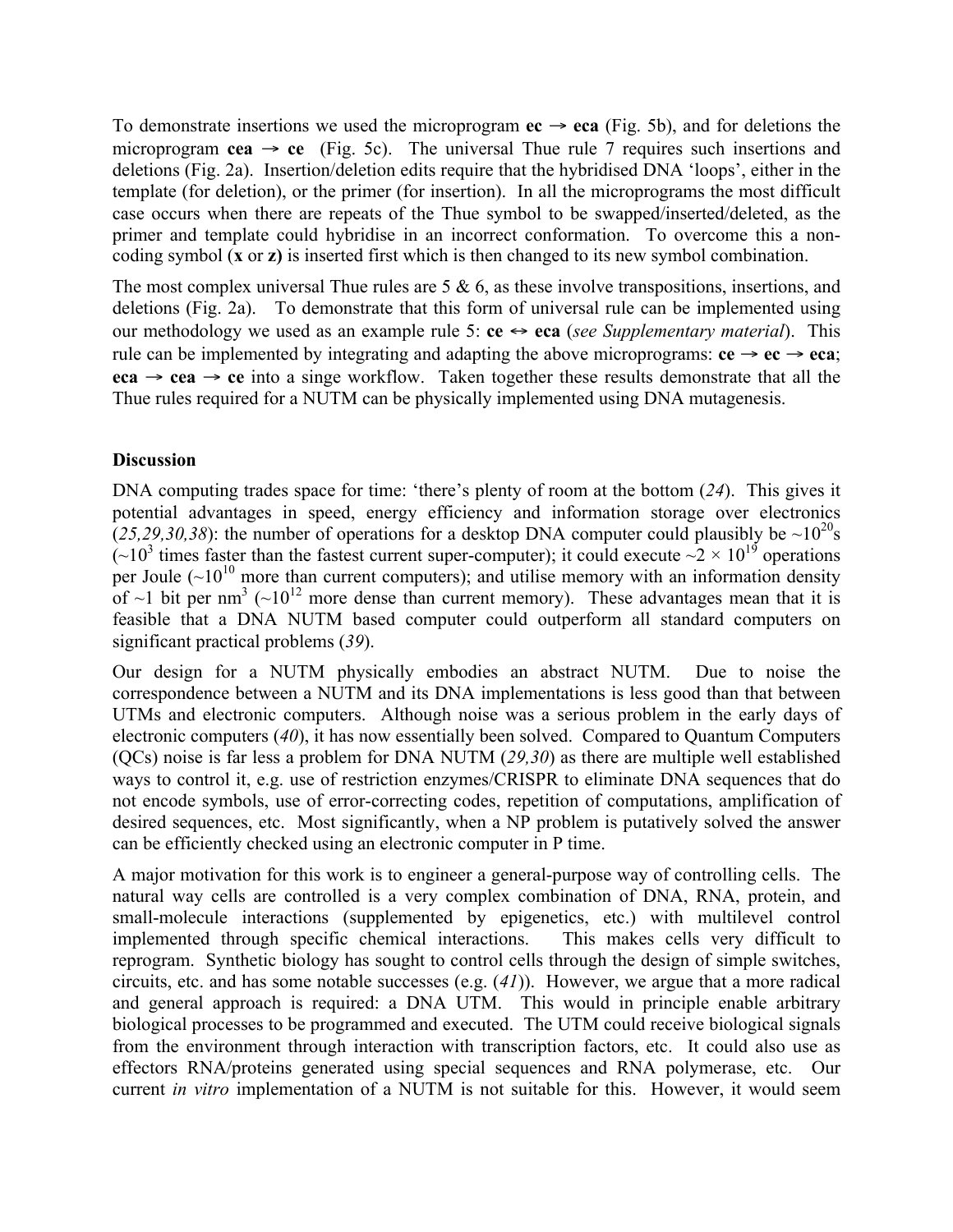possible to implement the core ideas in a biological substrate. One way to do this would be to use plasmids as programs, and rolling circle replication.

The theory of computational complexity treats time and space as fundamentally different: space is reusable while time is not. The resource limitation in a physical NUTM is space, not time. The speed of the computation increases exponentially, while the amount of space is polynomially bound: the light-cone is cubic, and the holographic bound on the maximum amount of information in a volume of space is quadratic (*13,42*). Computation therefore resembles an explosion. Although DNA nucleotides are very small (Avogadro's number is ~6 x  $10^{23}$ ) they are still of finite size, and this restricts the size of NP problem that a DNA NUTM could practically solve before running out of space - the Earth has  $\sim 10^{49}$  atoms, and the observable Universe only  $\sim 10^{80}$ . We therefore argue that what protects cryptographic systems from being broken is not lack of time, as is generally argued (*11,13,43*), but lack of space.

Computation in a deterministic UTM is in principle reversible, i.e. there is no lower bound on the amount of energy required per operation (*44*). It is unclear whether NUTM computation is reversible in P time. This question is of importance in relation to power constraints in NUTMs, and to the  $P = NP$  question.

Given the prospect of engineering a NUTM it is natural to consider whether machines could be physically engineered for other complexity classes. A problem is a member of the class co-NP if and only if its complement is in the complexity class NP (Fig. 1b). The definition of NP uses an existential mode of computation: if any branch of the computation tree leads to an accepting state, then the whole computation accepts. The definition of co-NP uses a universal mode of computation: if all branches of the computation tree lead to an accepting state then the whole computation accepts. It would therefore be straightforward to adapt out NUTM design to compute co-NP problems: all accepting states are removed from the mixing vessel.

It would also be straightforward to add randomisation to a physical NUTM (through the use of thermal noise). The class BPP (Bounded-Error Probabilistic Polynomial-Time) is the class of decision problems where there exists a P time randomised algorithm (*13*). Although the relationship between BPP and NP is unknown, it would seem computationally useful to generate an exponential number of randomised UTMs in P time, for example for simulations.

The complexity class PSPACE consists of those problems that can be solved by a Turing machine (deterministic or nondeterministic) using a polynomial amount of space (Fig. 1b). It is a superset of NP, but it is not known if this relation is strict i.e. if NP = PSPACE. In an NUTM all the computation is in a sense local: forks with no communication between computational paths. We hypothesise that a requirement for local computation is a fundamental definition of the NP class. In contrast, a physical PSPACE computer would seem to require highly efficient communication between computational paths, which seems challenging. We therefore conjecture that it is physically impossible to build a computer that can efficiently solve PSPACE complete problems.

Most effort on non-standard computation has focussed on developing QCs (*5,13,45*). Steady progress is being made in theory and implementation, but no universal QC currently exists. Although abstract QCs have not been proven to out-perform classical UTMs, they are thought to be faster for certain problems (*5,13,45*). The best evidence for this is Shor's integer factoring algorithm, which is exponentially faster than the current best classical algorithm (*45*). While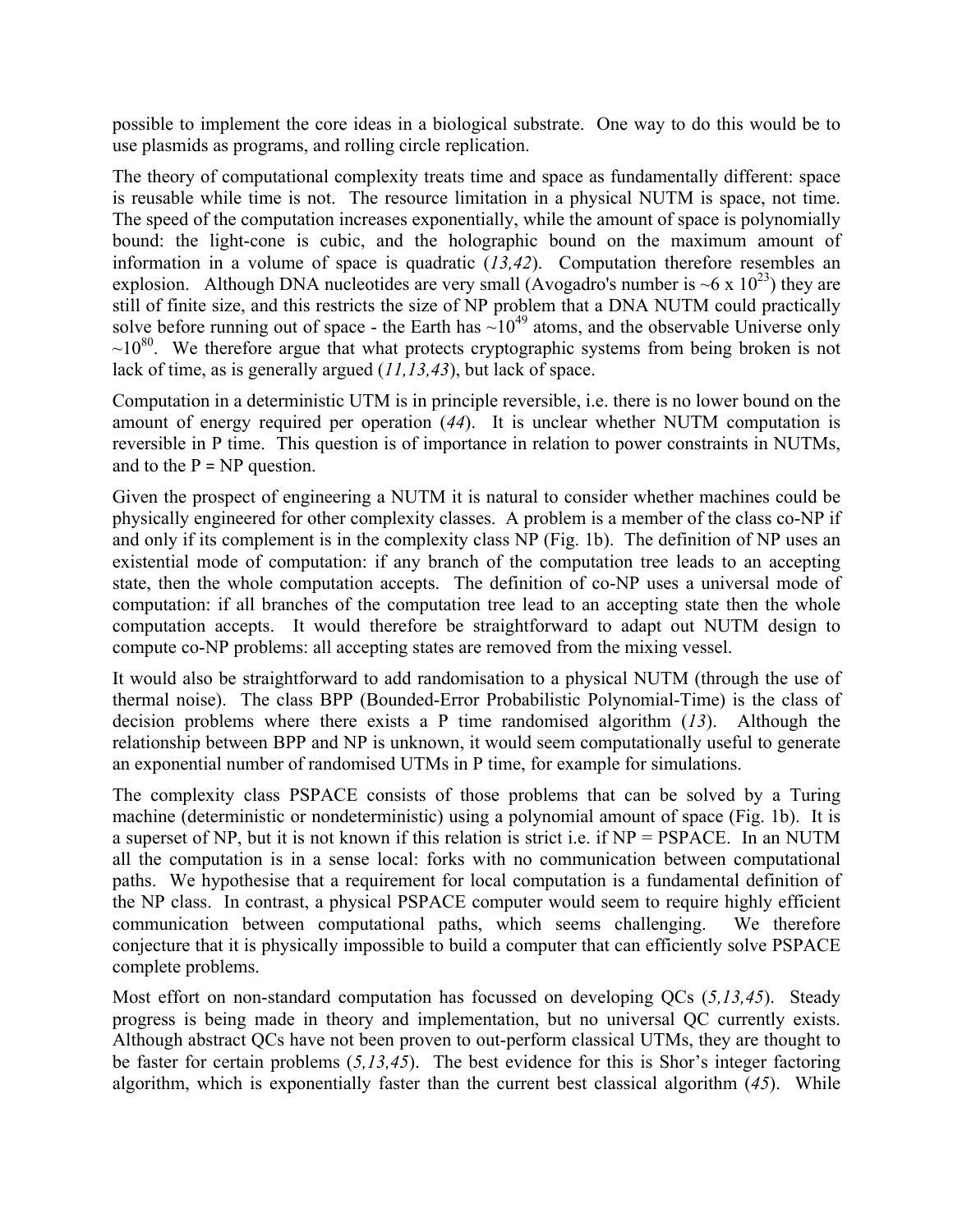integer factoring is in NP, it is not thought to be NP complete  $(11)$ , and it is generally believed that the class of problems solvable in P time by a QC (BQP) is not a superset of NP (*13,18*).

NUTMs and QCs both utilize exponential parallelism, but their advantages and disadvantages seem distinct. NUTM's utilize general parallelism, but this takes up physical space. In a QC the parallelism is restricted, but does not occupy physical space (at least in our Universe). In principle therefore it would seem to be possible to engineer a NUTM capable of utilizing an exponential number of QCs in P time.

Advocates of the Many-Worlds interpretation of quantum mechanics argue that QCs work through exploitation of the hypothesised parallel Universes (*9,13,46*). Intriguingly, if the Multiverse were a NUTM this would explain the profligacy of worlds.

#### **References**

- 1. A. M. Turing, *Proceedings of the London Mathematical Society* **42**, 230–65 (1936).
- 2. H. R. Lewis, C. H. Papadimitriou, *Elements of the Theory of Computation*. Prentice Hall. (1981)
- 3. M. Davis, *Computability and Unsolvability*. Dover Publications Inc. (1983).
- 4. R. Sommerhalder, S. C. van Westrhenen, *The Theory of Computability*. Adison-Wesley. (1987).
- 5. D. Deutsch, *Proceedings of the Royal Society, Series A*, **400**, 97-117 (1985).
- 6. R. Penrose, *The Emperor's New Mind*. Oxford University Press. (1989).
- 7. D. Harel, *Algorithmics*. Addison-Wesley. (1992).
- 8. D. Deutsch, *The Fabric of Reality*. Penguin. (1997).
- 9. H. DeLong, A Profile of Mathematical Logic. Dover Publications Inc. (2004).
- 10. E. D. Reilly, *Concise Encyclopedia of Computer Science*. Wiley. (2004).
- 11. T. Gowers *The Princeton Companion to Mathematics*. Princeton University Press. (2008).
- 12. S.Homer, A. L. Selman, *Computability and Complexity Theory*. Springer. (2011).
- 13. S. Aaronson, *Quantum Computing Since Democritus*. Cambridge University Press (2013)*.*
- 14. S. A. Cook, *Proceedings of the third annual ACM symposium on Theory of computing* 151-158 (1971).
- 15. S. A. Cook, The P Versus NP Problem. (Official Problem Description Clay Math Institute. Millennium prize problems.) http://www.claymath.org/millenium-problems/pvs-np-problem (2000).
- 16. B. A. Trakhtenbrot, *Annals of the History of Computing 6, 384–400.* (1984).
- 17. A. P. Wigderson, *Proc. of the 2006 International Congress of Mathematicians*. 665-712 (2006)
- 18. L. Fortnow, *Comm. ACM* **52**, 78-86. (2009)
- 19. E. L. Post, *The Journal of Symbolic Logic* **12,** 1–11. (1947)
- 20. G. S. Tseitin, *Dokl. Akad. Nauk SSSR* **107**. 370-371. (1956).
- 21. D. A. Scott, *J. Symbolic Logic*, **21**. 111-112. (1956)
- 22. Yu.V. Matiyasevich, *Trudy Mat. Inst. Steklov*, **93**. 50–88. (1967)
- 23. C.F. Miller, *Turing's Legacy: Developments from Turing's Ideas in Logic*. (Editor Rod Downey). Cambridge University Press. (2014).
- 24. R.P. Feynman, *Caltech Engineering and Science*. **23**, 22-36. (1960).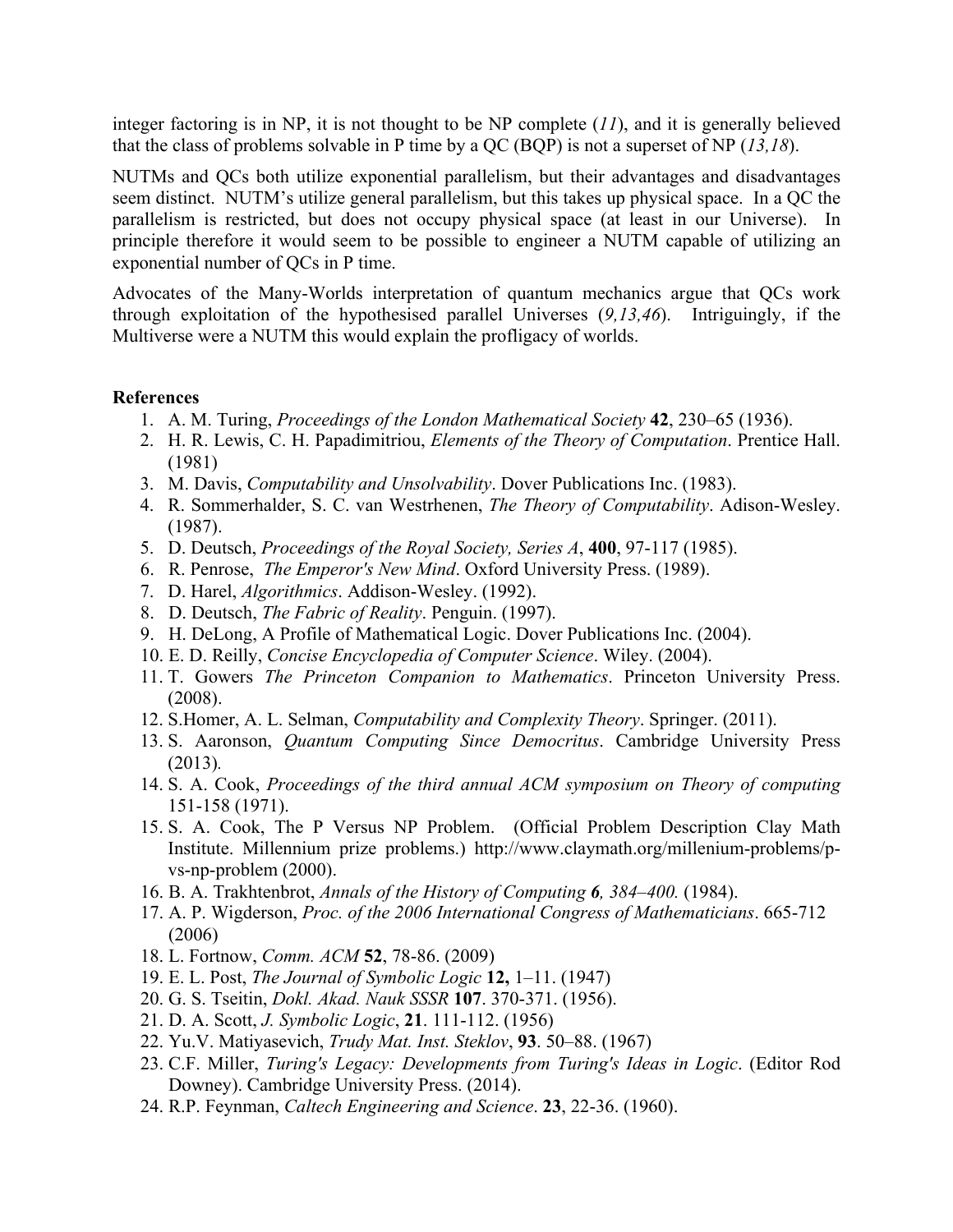- 25. L. M. Adleman, *Science* **266**, 1021–1024 (1994).
- 26. J. Khodor, *PhD. Thesis*, MIT. (2002).
- 27. L.Qian, E. Winfree, *Science* **332**, 1196-1201 (2011).
- 28. M. Hagiya, S. Kobayashi, K. Komiya, F. Tanaka, T. Yokomori In: Rozenberg G., Kok J., Bäck T. (Ed.) *Handbook of Natural Computing*. Springer-Verlag Berlin. (2012).
- 29. N. Goldman, *et al. Nature* **494**, 77-80 (2013).
- 30. Yazdi S. M. H. T., *et al.* arXiv:1507.01611v1 (2016).
- 31. Nicolau, D. V. Jr., *et al. PNAS* **113**, 2591-2596 (2016).
- 32. J, Jr.SantaLucia, & D. Hicks, *Annu. Rev. Biophys. Biomol. Struct*. **33**, 415–40 (2004).
- 33. N. R.Markham, & M. Zuker, In *Methods in Molecular Biology*, chapter 1, pages 3-31. Humana Press, Totowa, NJ. (2008).
- 34. D. Qi D, K. B. Scholthof, *J. Virol. Methods*. **149**, 85-90. (2008)
- 35. H. Liu, J. H. Naismith, *BMC Biotechnol*. **8**, 91 (2008)
- 36. S. Perrin, G. Gilliland, *Nucleic Acids Research*, **18**, 7433–7438. (1990).
- 37. S. H.Ke, E. L. Madison, *Nucleic Acids Research*, **25**, 3371–3372 (1997).
- 38. L. Kari, *COENOSES*, **12**, 89-96 (1997).
- 39. I. L. Markov, *Nature* **512**, 147-154 (2014).
- 40. A. H. Taub, John von Neumann. Collected works volume V: *Design of computers, theory of automata and numerical analysis*, (editor) Pergamon Press. (1961).
- 41. L. Schukur, B. Geering, G. Charpin-El Hamri, M. Fussenegger, Implantable synthetic cytokine converter cells with AND-gate logic treat experimental psoriasis. *Sci Transl Med* **7**, (2015).
- 42. R. Bousso, The holographic principle. *Reviews of Modern Physics*. *4, 825–874* (2002).
- 43. J. Katz, Y. Lindell, *Introduction to Modern Cryptography*, Chapman & Hall. (2014).
- 44. C. H. Bennett, *International Journal of Theoretical Physics*. **21**, 905-940 (1982).
- 45. M. A. Nielsen, I. L. Chuang, *Quantum Computation and Quantum Information*. Cambridge. (2000).
- 46. S. Saunders, J. Barrett, A. Kent, D. Wallace, D. *Many Worlds?* OUP. (2009).

#### **Acknowledgments**

R.D.K. would like to thank Steve Oliver for helpful discussions, and the ERC for the spur he received by their non-award of grant ERC-2013-AdG 339781. A.C. and D.B.K. thank the Biotechnology and Biological Sciences Research Council (BBSRC) for support (BB/M017702/1). KK would like to thank the Royal Society for their support provided by the URF Fellowship.

#### **Supplementary Materials**

- 1. Thue Rule Recognition and Implementation
- 2. Thue Rule Microprogramming Formalization.
- 3. DNA Binding Estimates.

Fig S1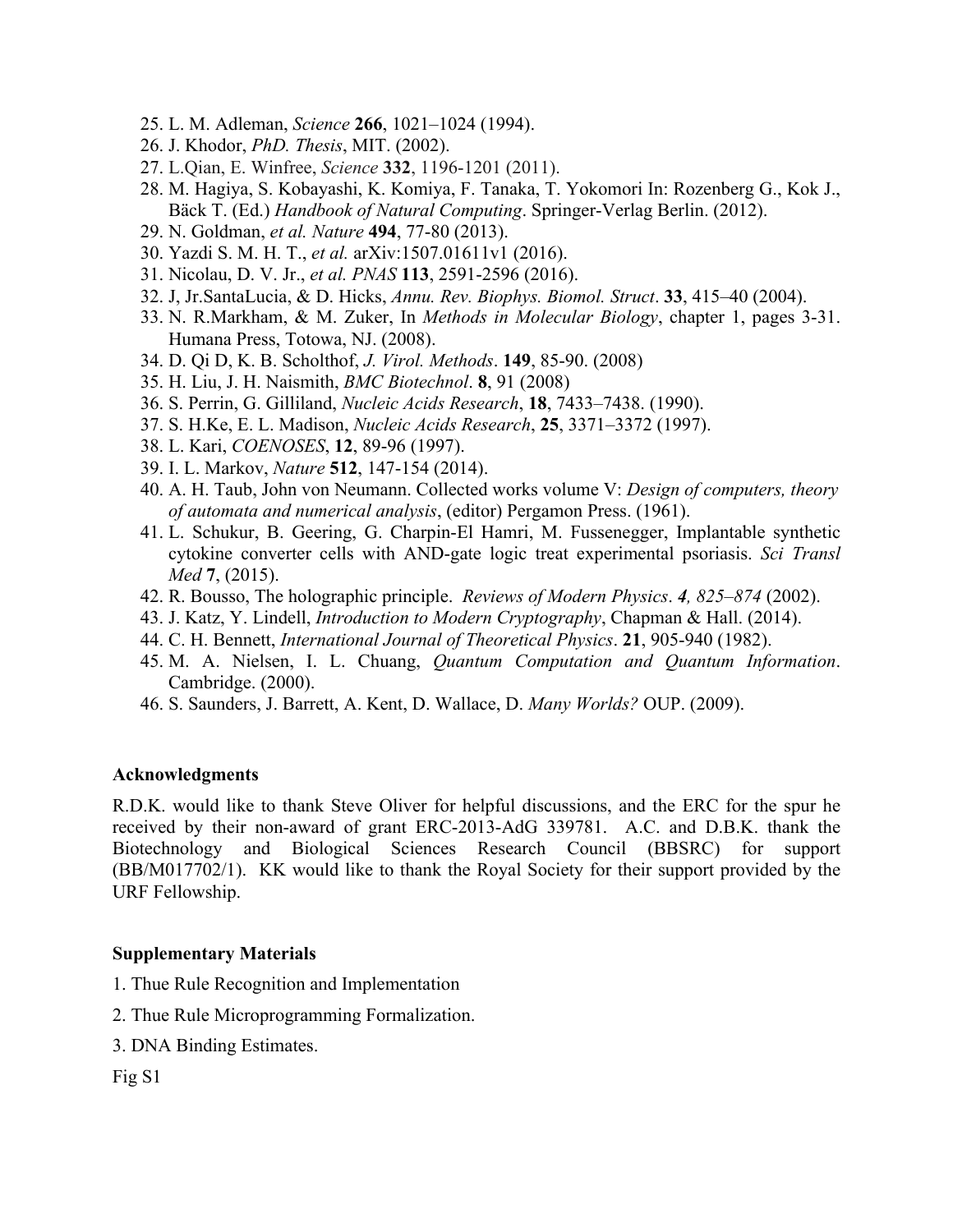### **Figure Legends**





A) The feasibility thesis asserts that there is a fundamental qualitative difference between algorithms that run in Polynomial time (P time) (e.g. schoolbook multiplication), and algorithms that run in exponential time (EXP time) (e.g. position evaluation in a generalised game) (*2,11- 15*). As problem size increases P time algorithms can still feasibly (efficiently) be executed on a physical computer, whereas EXP time algorithms cannot. The feasibility thesis also asserts that NP algorithms cannot feasibly be executed, but this is less clear as this assumes  $P \ne NP$ .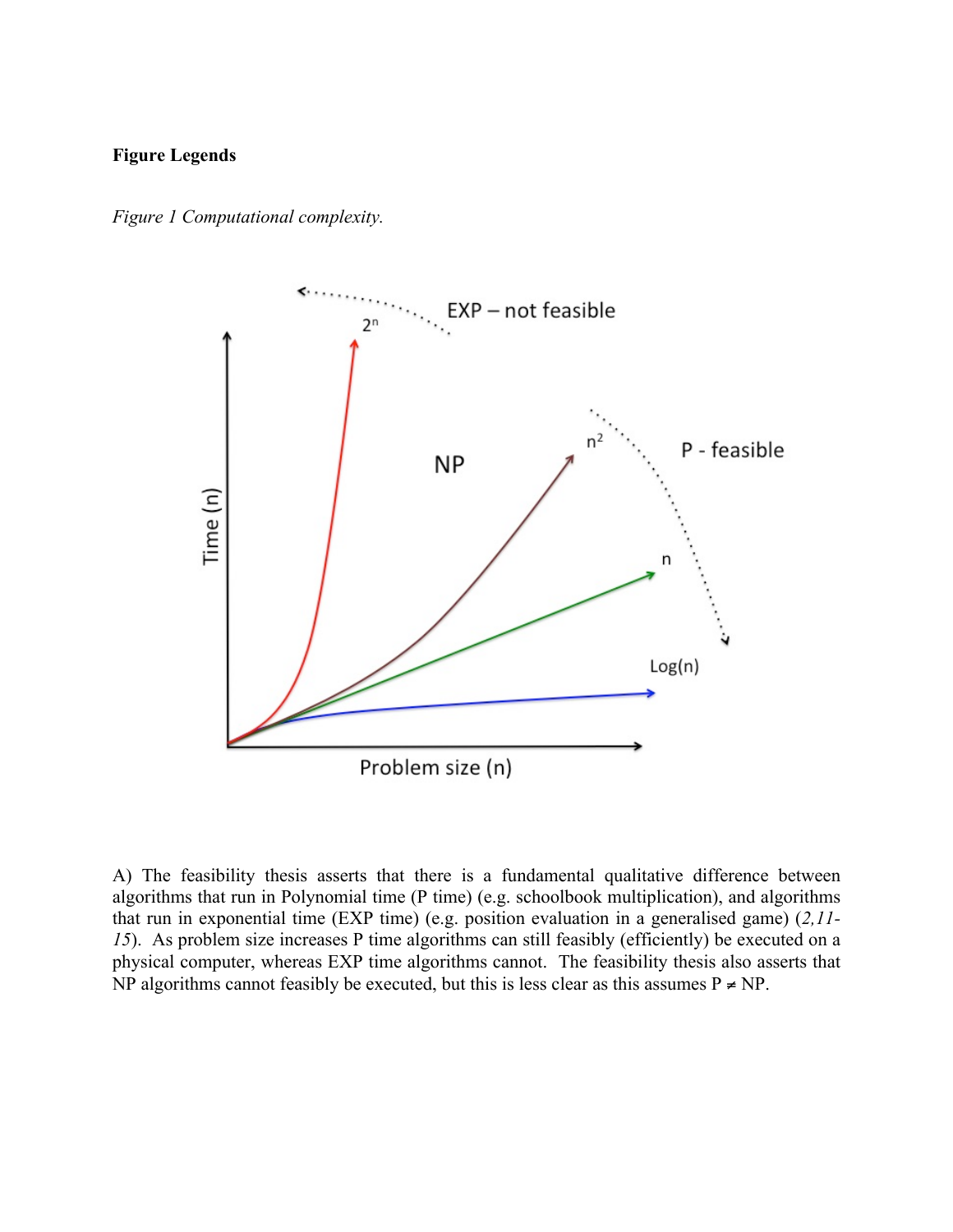

B) Complexity classes are related through the subset relationship: Log time ⊆ P time ⊆ NP ⊆ PSPACE  $\subseteq$  EXP time (2,11-15). Little is known of the exact details of these relationships, e.g does  $P = NP?$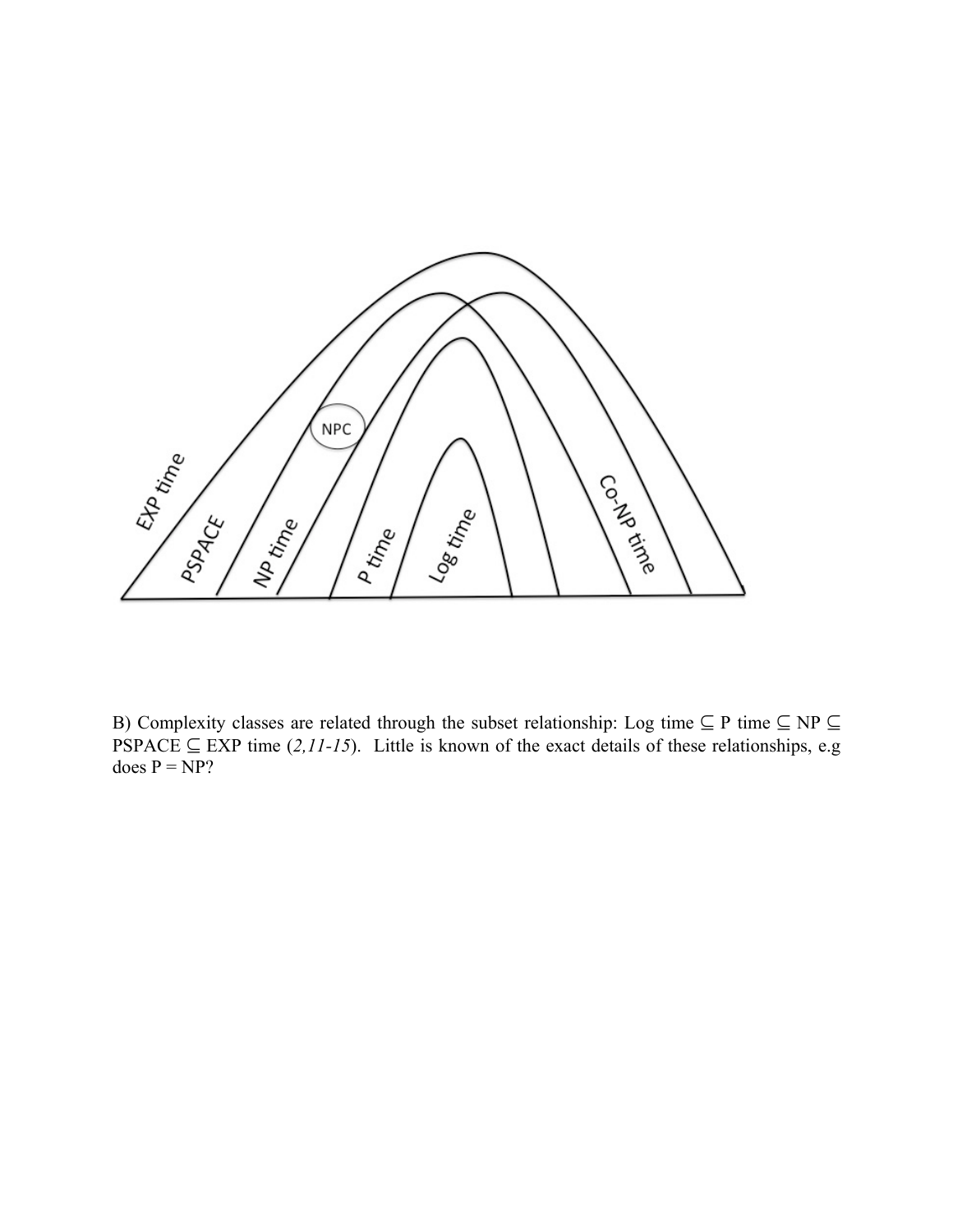

*A*) A set of universal Thue rules: rules 1-4 require symbol transposition; rule 7 requires symbol insertion (forward) and deletion (reverse); and rules 5 and 6 requires transposition, insertion (forward), and deletion (reverse).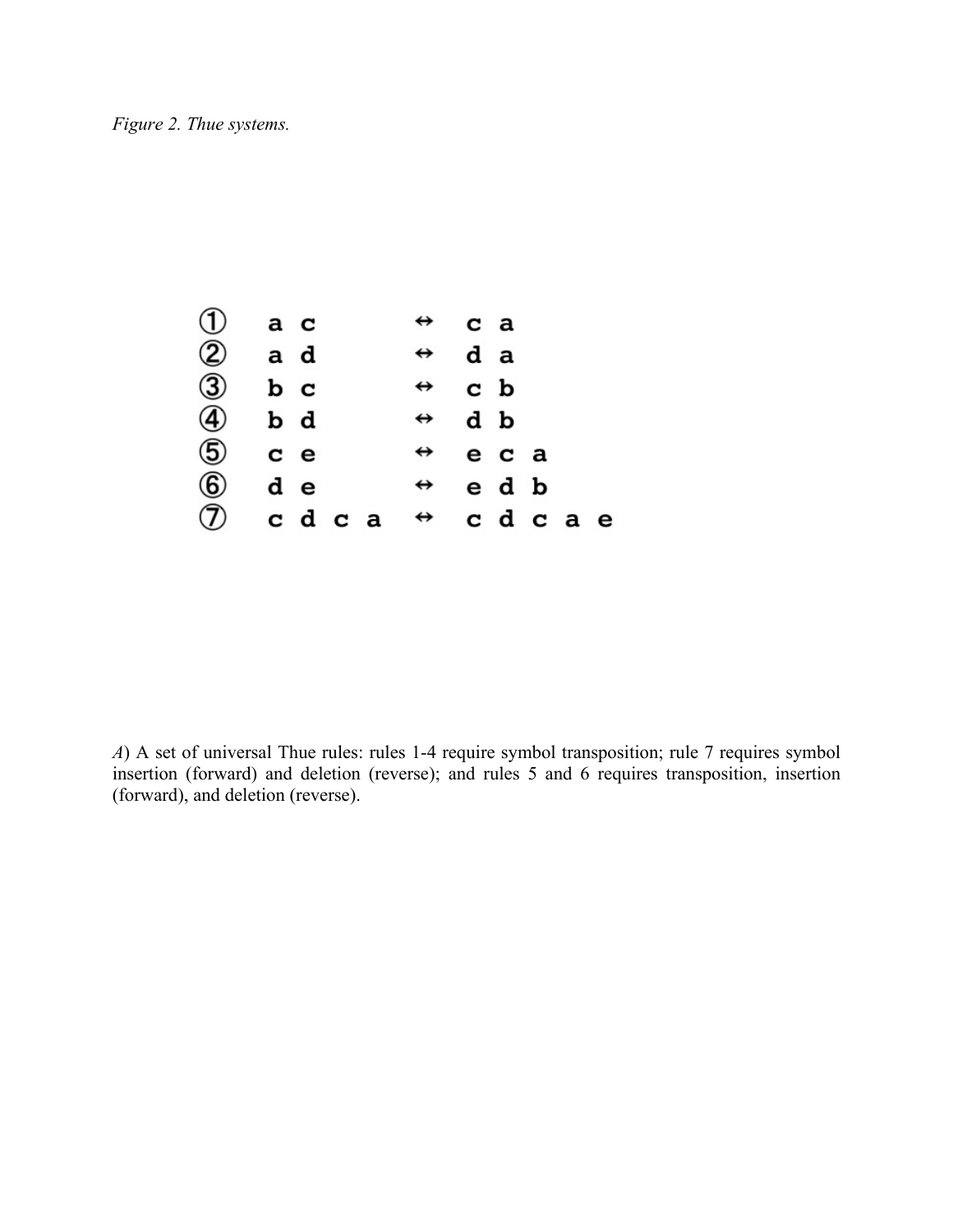

*B)* Example trace of the execution of a NUTM. The execution of NUTM is a tree of all possible computations. The root of the tree is the initial program. The child nodes of the root are the subsequent Thue sequences generated from the initial program by application of one of the seven Thue rules: note that the antecedent of a rule (e.g. **ca** – the reverse form of rule 1) may occur multiple times. Thue rules are recursively applied until the accepting state is produced, thus execution of a program generates a potentially exponential number of states in P time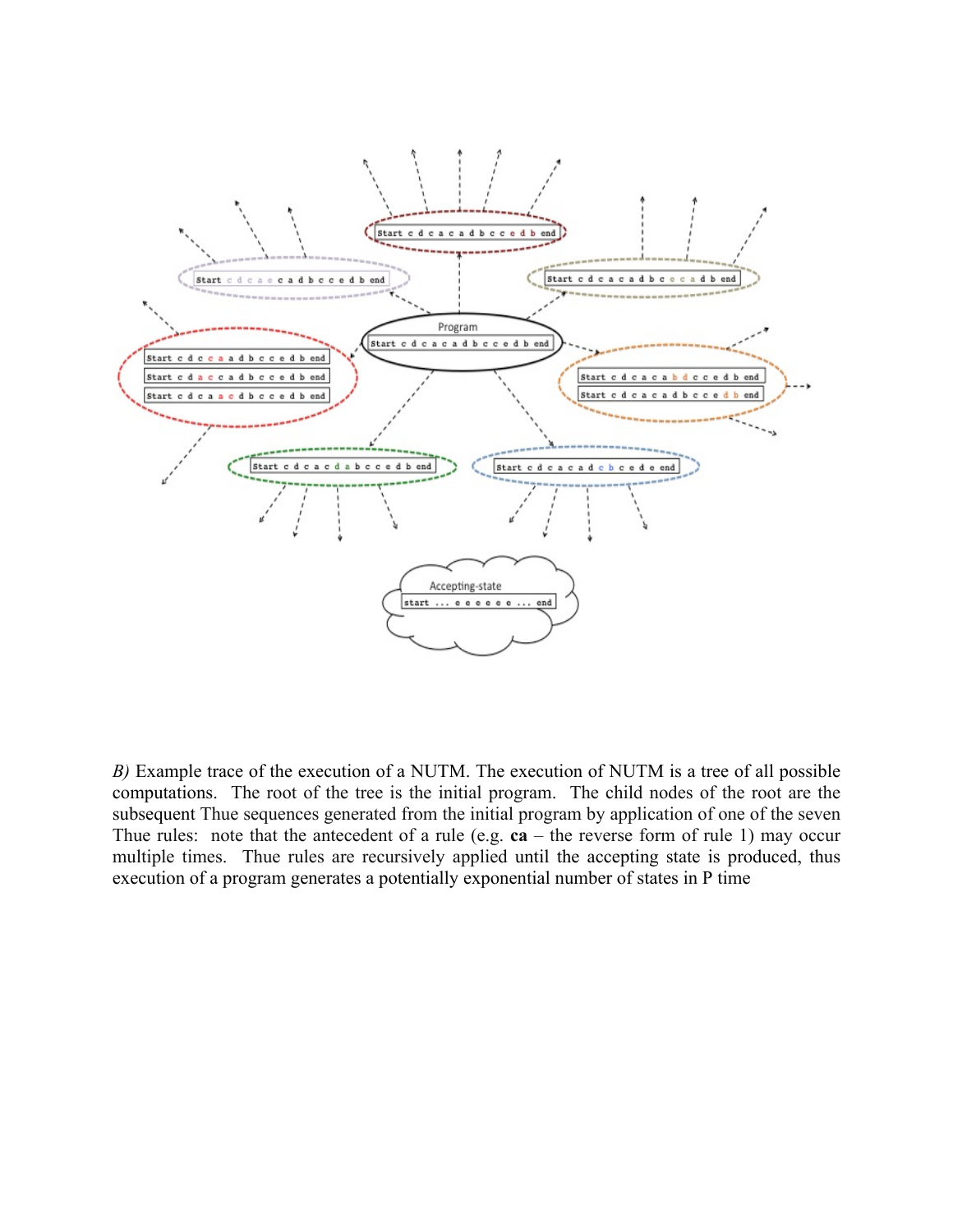

*C)* The physical NUTM consists of 14 paralleling executing processors (one each for both direction of the seven Thue rules) and a mixing vessel. Each processor executes a microprogram that implements a Thue rule in one direction. The resulting transformed DNA sequences are added back to the mixing vessel, mixed, and then distributed to the processors to continue the computation. In this way all possible combinations of computational steps are executed. The mixing vessel also contains a method of recognising accepting-states.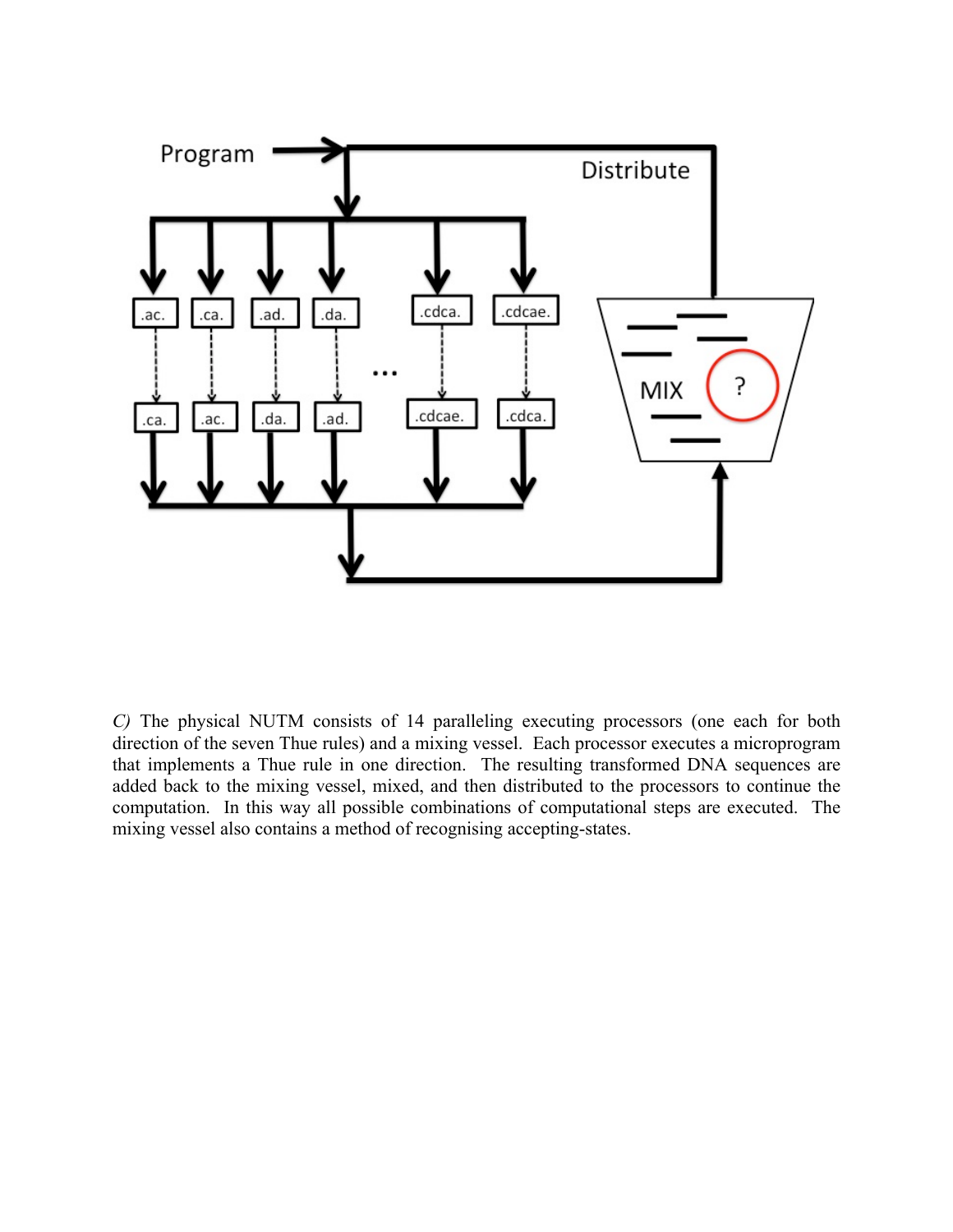| Thue symbols: S |                 |  |  |  |  |  |  |  |
|-----------------|-----------------|--|--|--|--|--|--|--|
|                 |                 |  |  |  |  |  |  |  |
| Bases:          | GTGCTGGTGCTGGTG |  |  |  |  |  |  |  |
|                 |                 |  |  |  |  |  |  |  |
|                 |                 |  |  |  |  |  |  |  |
|                 |                 |  |  |  |  |  |  |  |
|                 | CACGACCACGACCAC |  |  |  |  |  |  |  |

*A*) Three levels of symbol can be identified in our NUTM: physical DNA, bases, and Thue symbols.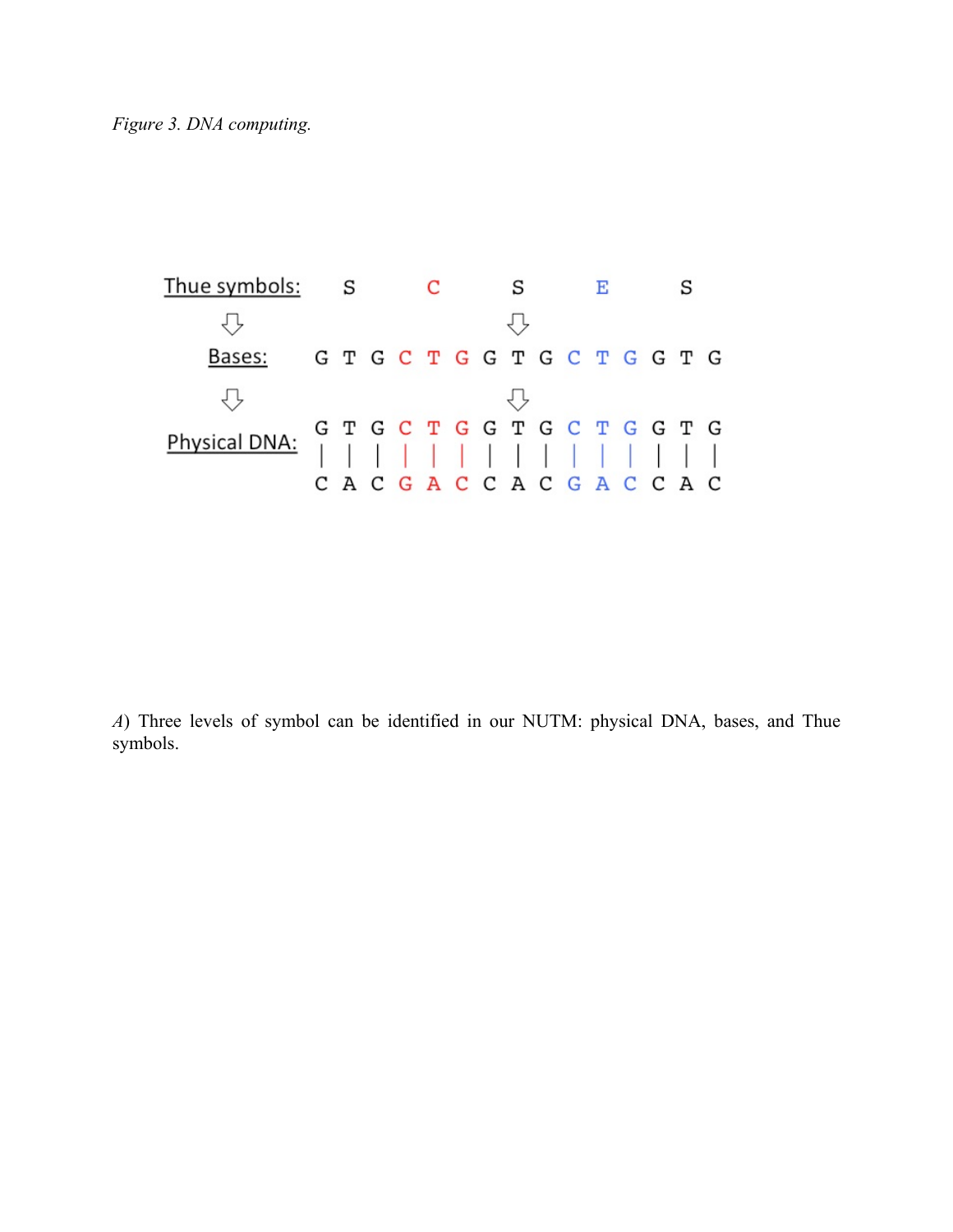| Category                | Symbol        | <b>DNA</b> sequence      |
|-------------------------|---------------|--------------------------|
| Thue symbols            | a             | <b>TCT</b>               |
|                         | b             | <b>GCT</b>               |
|                         | C             | <b>TGG</b>               |
|                         | d             | <b>ACG</b>               |
|                         | e             | <b>CTG</b>               |
| Spacers                 | S             | <b>GTG</b>               |
|                         | $\mathsf{s}'$ | GCG                      |
| Clamp                   |               | <b>GGAATGTCAACATGATA</b> |
| Intermediate<br>symbols | x             | <b>CGG</b>               |
|                         | у             | AAA                      |
| Delimiters              | start         | <b>TCGAAGGTCG</b>        |
|                         | end           | TAAGGATCCGGCTGCTAAC      |

*B*) We encode the five Thue system symbols **a**, **b**, **c**, **d**, **e** using triplets of DNA. This length was found to provide the best balance between symbol specificity and the ability to mismatch intriguing the genetic code is also based on a triplet code (cypher). The use of triplets helps ensure that when performing PCRs with an annealing temperature in the range of 50-60°C, only the desired target sequences are amplified. A spacer symbol **s** (or **s`**) occurs between each Thue symbols to help enforce the specificity of desired mismatches. We require the marker symbol **clamp** for rule recognition. We use the intermediate symbols **x** and **y** to help ensure that unwanted cross-hybridisation of symbols do not occur. Finally, the symbols **start** and **end** delimit the program. Physically these delimiters are used as recognition sites primers for PCRs.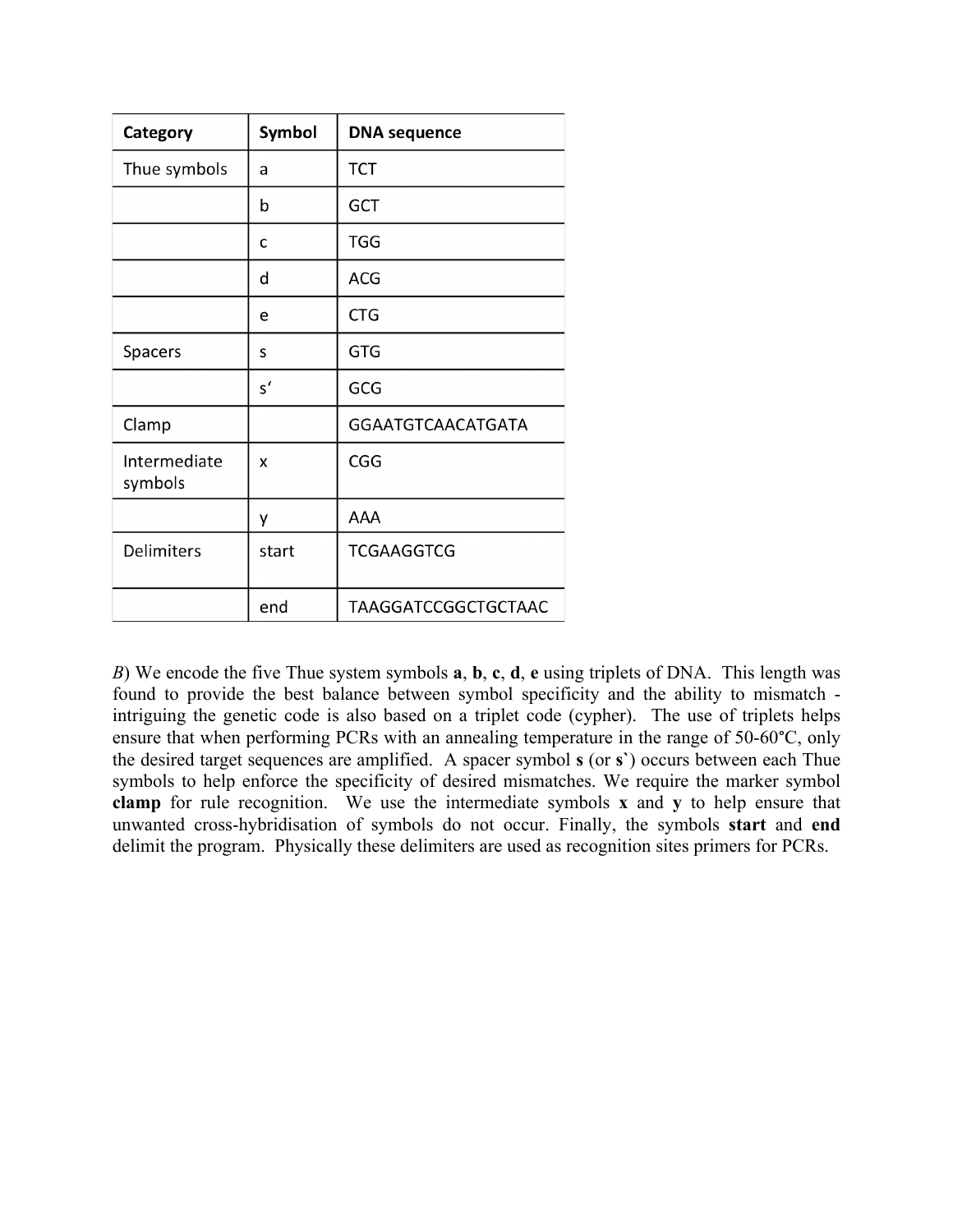

i) Sequence design of a DNA template encoding a string of 10 symbols separated by spacers. The symbol combinations **ec** (red), **ce** (green) and **ae** (blue) occurs once only within the string, whereas **ba** (pink) occurs twice. The complementary DNA primers consist of a clamp sequence followed by the symbol combination and flanking spacers. ii) Capillary electrophoresis analysis of PCR products for Thue rule recognition. Using the string template DNA described in (i), PCR reactions were carried out to insert a clamp sequence prior to each Thue rule symbol combination. For primers targeting the symbols **ec**, **ce** and **ae**, only one PCR product is created, while for **ba**, two products occur.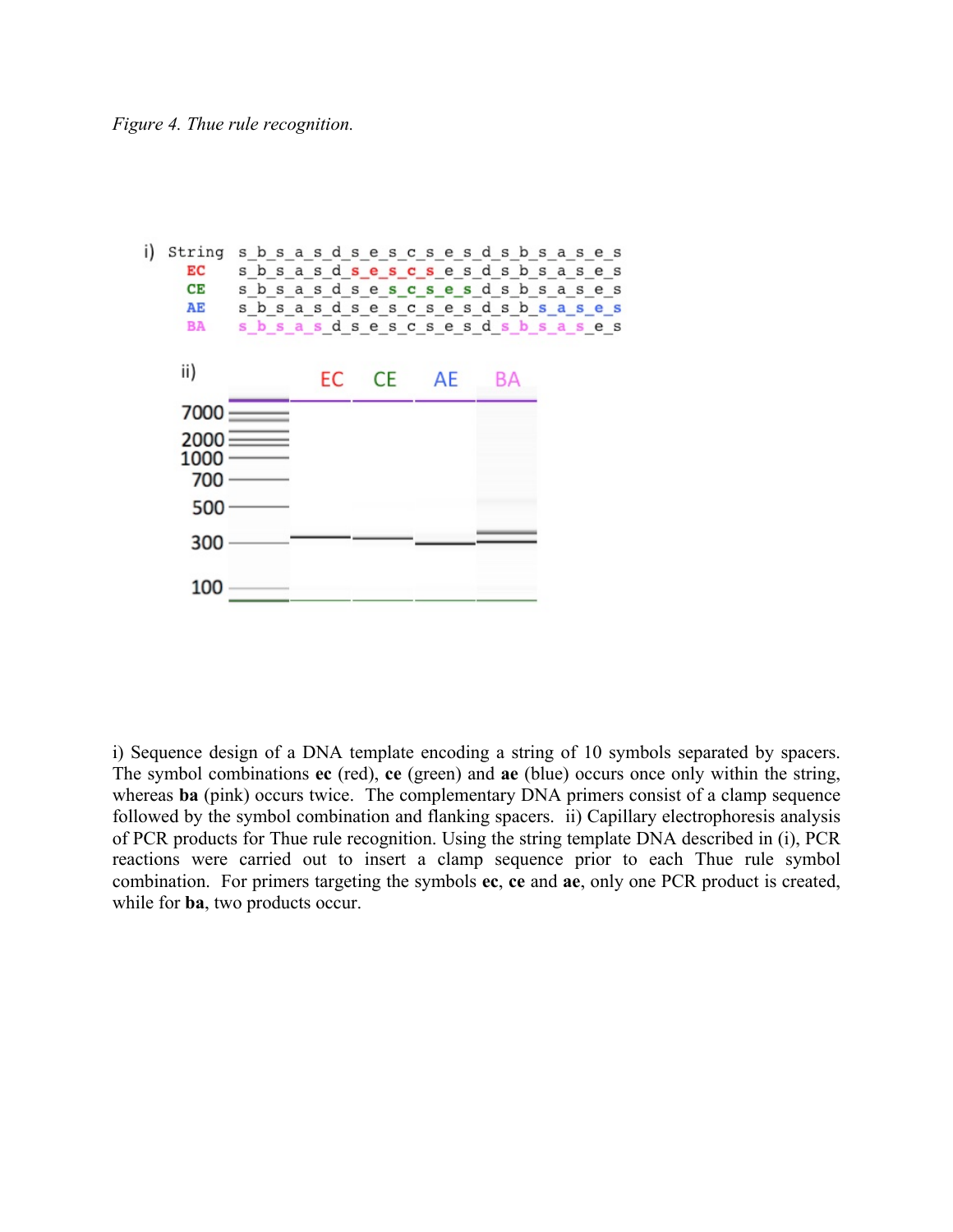

*A*) Microprogram for swapping  $ce \rightarrow ec$ . i) The clamp sequence is first inserted and the outer **s** symbols changed to **s`** (PCR1). This clamp and spacer sequence is then bound by the primer in PCR2, which replaces the **ce** symbols with an **xx** sequence. Asymmetric PCR (AS) is then used to remove the clamp and create a megaprimer, which is used to replace **ce** with **xx** in the string (megaprimer PCR annotated "MP", PCR 3.1 and 3.2). In parallel the **xx** symbols are changed to **ec** by symmetric PCR (PCR 4.1), and then a megaprimer produced removing the clamp (PCR 4.2). This megaprimer is then employed to replace the sequence **xx** with **ec** in the string (PCR 5). Finally, the **s`** symbols are returned to **s** to complete the microprogram (PCR 6 and 7). ii) Capillary electrophoresis analysis of the PCR products from each PCR step. iii) Sequence alignment of DNA sequencing of the key steps in the microprogram.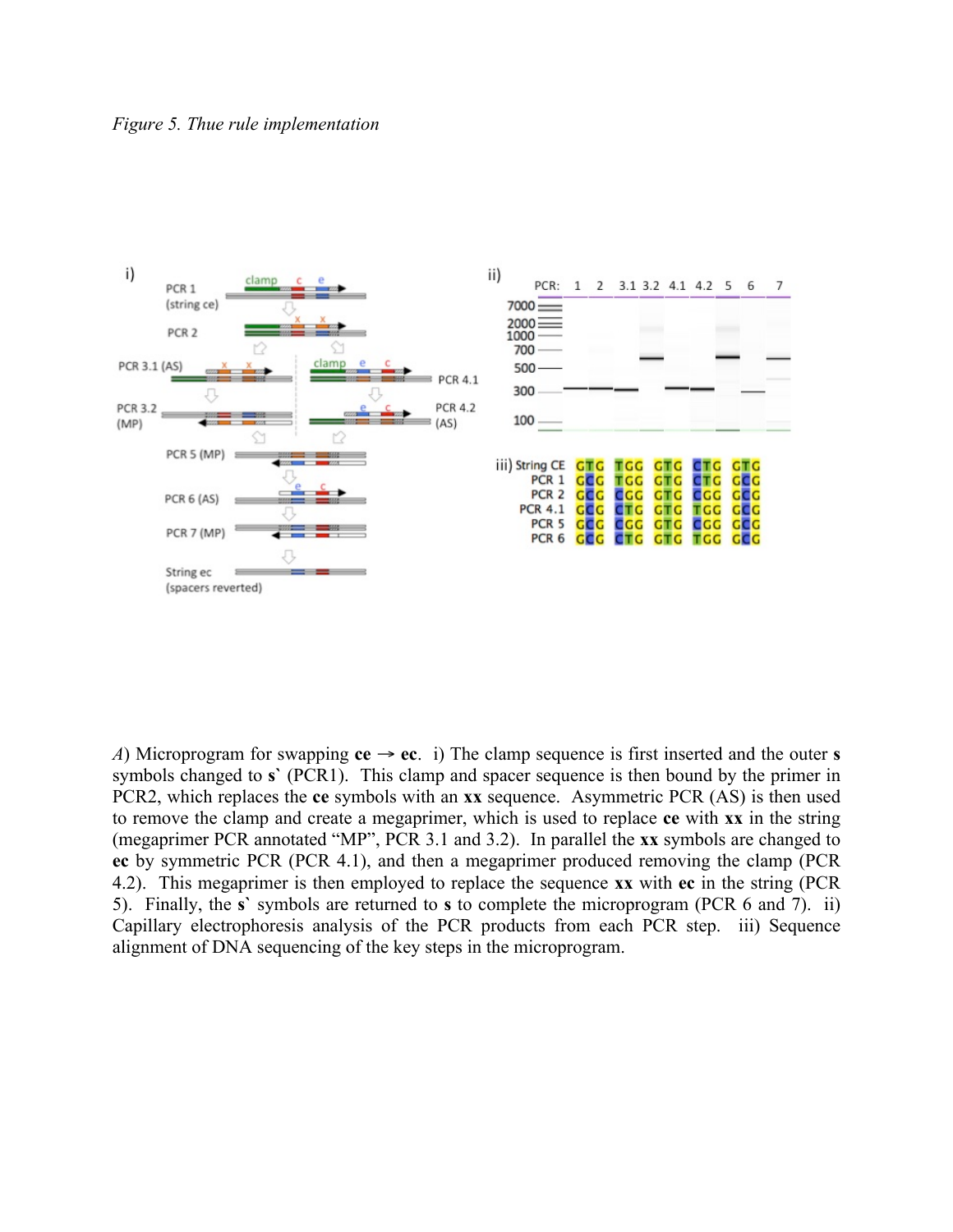

*B*) Microprogram for the insertion  $ec \rightarrow eca$ . i) Following the recognition of  $ec$  the clamp is inserted and outer spacers changed (**s** to **s`,** PCR 1). A non-coding symbol **z** is then inserted, this exploits the strong binding for the existing **e** and **c** with the modified **s`** spacers (PCR 2), which promotes a loop to occur during DNA hybridisation. This symbol is then edited to **c** (PCR 3), and the other **c** changed to **a** (PCR 4). Asymmetric PCR is then used to generate a megaprimer for the **eca** sequence (PCR 5), which is then used to insert this new sequence into the tape (PCR 6). ii) Capillary electrophoresis analysis of the PCR products from each PCR step. iii) Sequence alignment of DNA sequencing of the key steps in the microprogram.